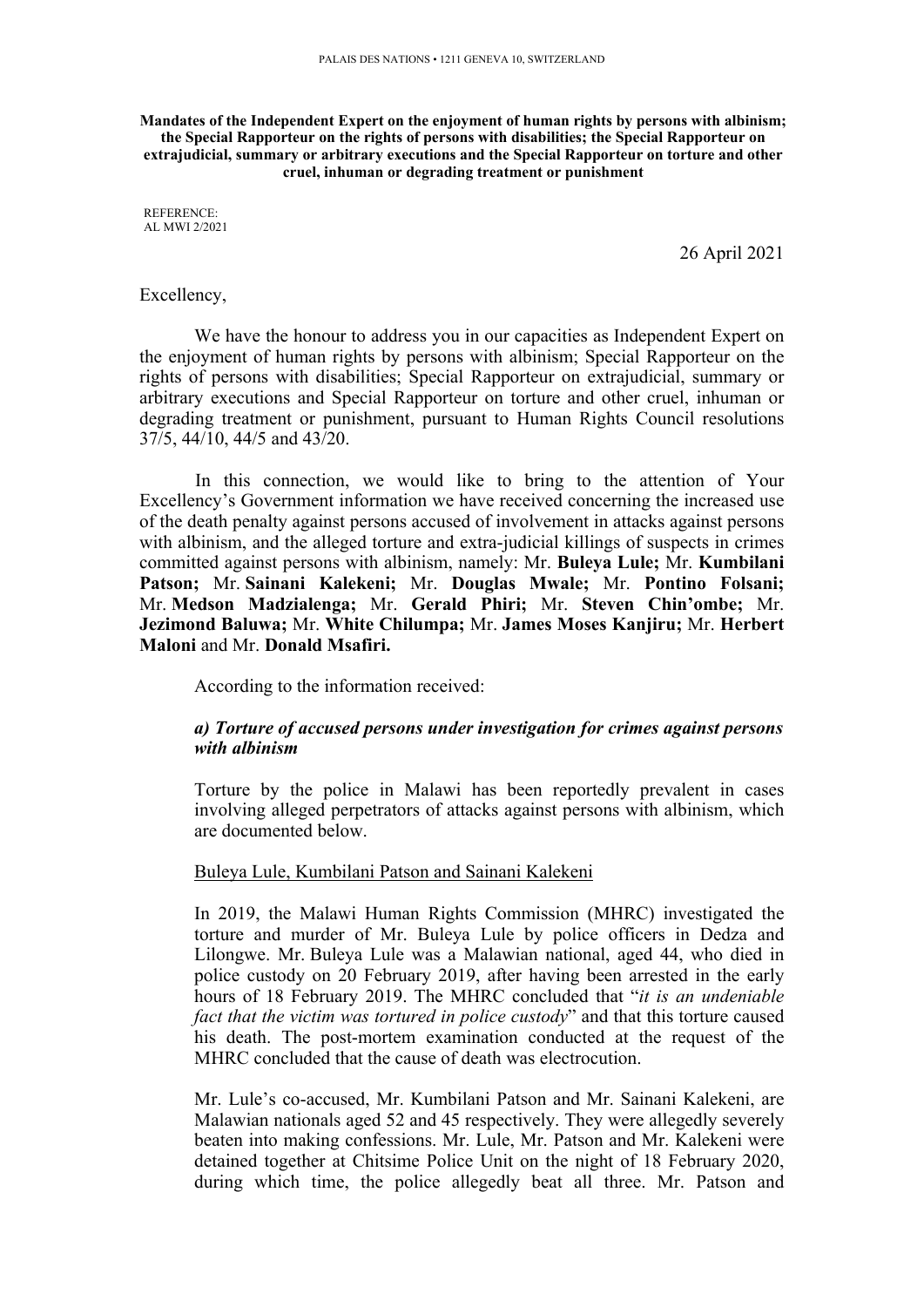Mr. Kalekeni claimed that Mr. Lule was taken to <sup>a</sup> separate investigation room and then returned again to the cell looking "thoroughly beaten".

# Douglas Mwale and Pontino Folsani

On December 2015, Mr. Douglas Mwale and Mr. Pontino Folsani were arrested for the murder of <sup>a</sup> person with albinism along with their co-accused, Ms. Sophia Jere, in Mchinji. Mr. Mwale and Mr. Folsani alleged that while they were in police custody they were beaten by the police, who threatened to kill them unless they confessed to the crime. Despite these allegations of torture, both men were sentenced to death on 16 December 2019 by the High Court sitting in Mchinji (Criminal Case 109 of 2018). Both men are currently imprisoned at Zomba Prison in the Eastern Region.

# Medson Madzialenga, Gerald Phiri, Steven Ching'ombe, Jezimond Baluwa

Mr. Medson Madzialenga, Mr. Gerald Phiri, Mr. Steven Ching'ombe and Mr. Jezimond Baluwa were arrested and detained by the police in Mponela district. All four men alleged that they were severely beaten by the police both before and after they confessed to their involvement in the crime. The men alleged that the police used hot metal irons, *panga* knives and wood to beat them and that they were whipped using <sup>a</sup> "sjambok" (a heavy leather whip). No medical examination was carried out. Despite the allegations of torture, the men were sentenced to death by the High Court sitting in Dowa on 29 November 2019 (Criminal Case 109 of 2018).

### White Chilumpha and James Moses Kanjiru

Mr. White Chilumpha and Mr. James Kanjiru were arrested respectively in Kasungu and Nkhotakota in April 2016 and accused of the murder of <sup>a</sup> child with albinism. While in police custody, Mr. Chilumpha and Mr. Kanjiru were allegedly beaten and burned with hot irons. They both claimed that the police threatened to shoot them. Both men were convicted and sentenced to death by the High Court sitting in Kasungu on 21 September 2020. A notice of appeal has been filed by their counsel.

# *b) Alleged deaths in detention and extrajudicial killing by officers of the State in the context of crimes against persons with albinism*

In the pas<sup>t</sup> few years, three cases have been reported alleging extra-judicial killings of detainees who were under investigation for crimes against persons with albinism, as detailed below.

### Buleya Lule

As set out above, in 2019, the Malawi Human Rights Commission documented the torture and murder of Mr. Buleya Lule by police officers in Dedza and Lilongwe. Reportedly, in July 2020, 13 police officers, including the Commissioner of Police for the Central Region, were arrested and charged. All 13 police officers were granted bail at the end of July 2020. The prosecution has reportedly not progressed beyond this to date.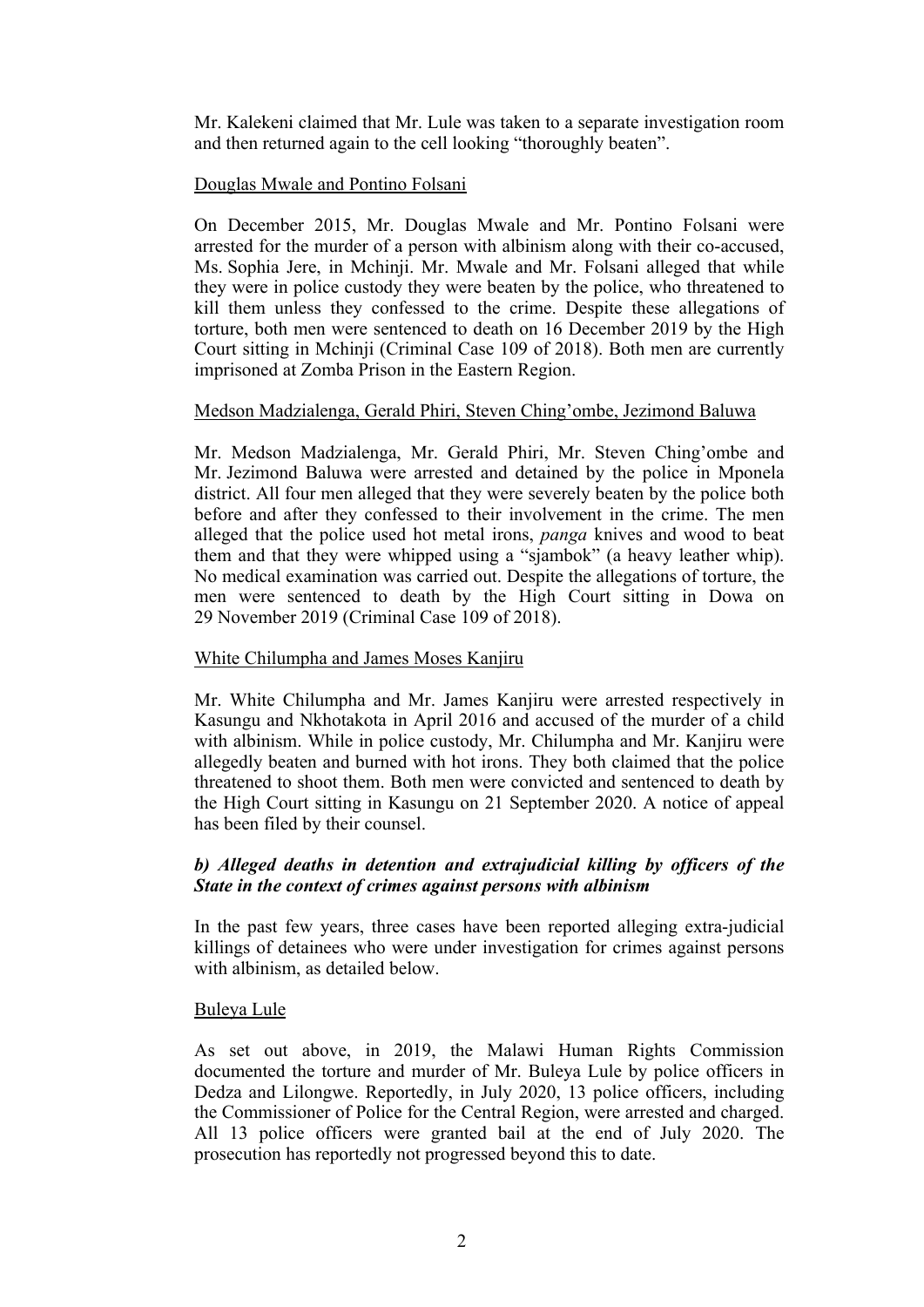#### Herbert Maloni

On 27 October 2020, it was reported that Mr. Herbert Maloni, <sup>a</sup> man imprisoned in Ntcheu Prison awaiting sentence following his conviction for the murder of <sup>a</sup> person with albinism, had been killed outside the prison building. Leading figures in the albinism community have expressed their concerns that he may have been deliberately killed by the authorities. Police are said to be "probing" the matter but no cause of death has been made public to date. It appears that no further action has been taken by the authorities.

### Donald Msafiri

On 1 February 2019, it was reported that Mr. Donald Msafiri, aged 61, <sup>a</sup> suspec<sup>t</sup> in the abduction of an 18-month-old baby with albinism in Karonga district, had committed suicide the day after he was interrogated. No further investigation into his death has been reported.

### *c) Increased use of the death penalty*

In the last 18 months, 12 people have reportedly been sentenced to death in Malawi, breaking <sup>a</sup> three-year hiatus and representing <sup>a</sup> 1200% increase in death sentences between 2016 and 2020. These death sentences have all been issued in cases relating to persons with albinism.

We are deeply concerned at the alleged torture, deaths in detention and extrajudicial killings of accused persons under investigation for crimes against persons with albinism. We underline the importance of securing justice for the killings of people with albinism and are concerned that these particular incidents will contribute to obstructing true justice for the victims of these violations.

Furthermore, we are concerned by the increased use of the death penalty in Malawi and reports that 100% of death penalty cases since May 2019 have reporedly involved confessions obtained through torture, risking innocent people being sentenced to death for crimes they possiblity did not commit. We highlight that only full respec<sup>t</sup> for stringent due process guarantees distinguishes capital punishment from an arbitrary execution. In the context of prosecutions against persons with albinism, death penalites seem to have exclusively been given to scapegoats and low-level perpetrators, giving rise to concerns that the orchestrators of these crimes remain at large and undetected. We further highlight that there is no credible evidence that the death penalty is <sup>a</sup> deterrant to crimes.

Notably, the torture, killings and death sentences meted to those accused of crimes against persons with albinism by no means reflect the wishes of the albinism community, who wishes to see perpetrators go through the proper judicial channels to ensure that justice and the appropriate remedies are obtained for victims. The albinism community reportedly desires to also see the measures stipulated within the Regional Action Plan on albinism and the National Action Plan on albinism be respected and implemented, including with regard to ensuring safeguards against torture and the application of the death penalty.

While we do not wish to prejudge the accuracy of these facts we would like to draw the attention of your Excellency'<sup>s</sup> Government to the relevant international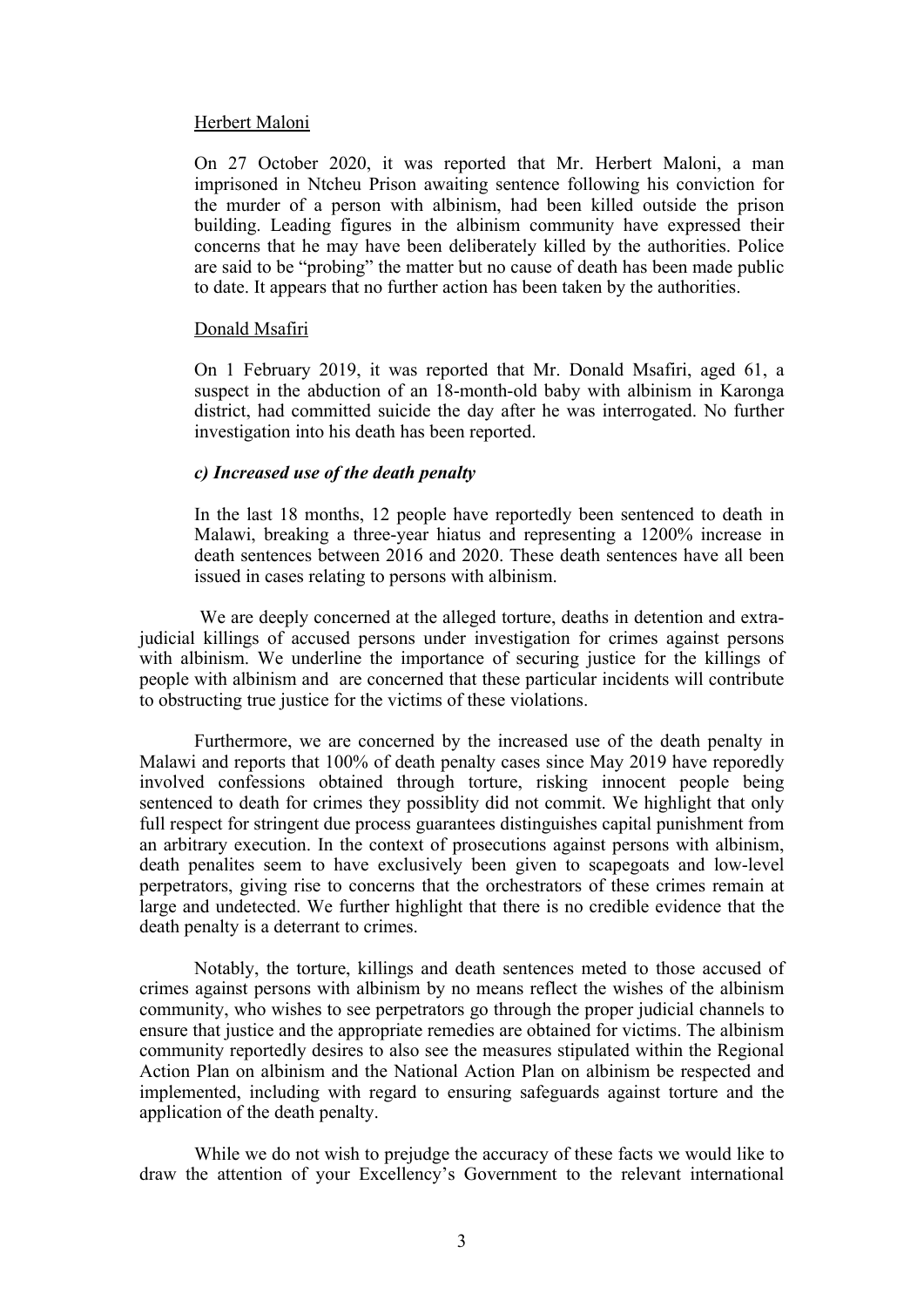norms and standards that are applicable to the issues brought forth by the situation described above. In connection with the above information and concerns, please refer to the **Reference to international law Annex** attached to this letter which cites international human rights instruments and standards relevant to these allegations.

It is our responsibility, under the mandates provided to us by the Human Rights Council, to seek to clarify all cases brought to our attention. We would therefore be grateful for your observations on the following matters:

- 1. Please provide specific information concerning the status of judicial proceedings against 13 police personnel who have been arrested in relation to the torture and killings of Mr. Buleya Lule in custody.
- 2. Please provide information on the investigations carried out in relation to the death in detention of Mr. Donald Msafiri and the alleged extrajudicial killing of Mr. Herbert Maloni. If no investigation has been initiated, please explain why and how this is compatible with the international human rights obligations of Malawi.
- 3. Please provide information relating to any investigation, medical examinations, judicial or other inquiries which may have been carried out, or which are foreseen, in relation to the allegations of torture of those detained for crimes against persons with albinism. If no investigation has been initiated, please explain why and how this is compatible with the international human rights obligations of Malawi.
- 4. Please also provide information on measures taken to ensure that the death penalty is only handed down following legal proceedings which fully comply with fair trial guarantees and not on the basis of forced confessions.
- 5. Please provide an update on the implementation of measures in the National Action Plan on albinism.

This communication and any response received from your Excellency'<sup>s</sup> Government will be made public via the communications reporting [website](https://spcommreports.ohchr.org/) within 60 days. They will also subsequently be made available in the usual repor<sup>t</sup> to be presented to the Human Rights Council.

While awaiting <sup>a</sup> reply, we encourage your Excellency'<sup>s</sup> Government to continue applying due diligence in investigating and prosecuting the above allegations, as well as to take all necessary interim measures to preven<sup>t</sup> the reoccurrence of such alleged violations, protect the life, physical and mental integrity of persons with albinism, and to fight against the trafficking of body parts.

We may publicly express our concerns in the near future as, in our view, the information upon which the press release will be based is sufficiently reliable to indicate <sup>a</sup> matter warranting immediate attention. We also believe that the wider public should be alerted to the potential implications of the above-mentioned allegations. The press release will indicate that we have been in contact with your Excellency'<sup>s</sup> Government'<sup>s</sup> to clarify the issue/s in question.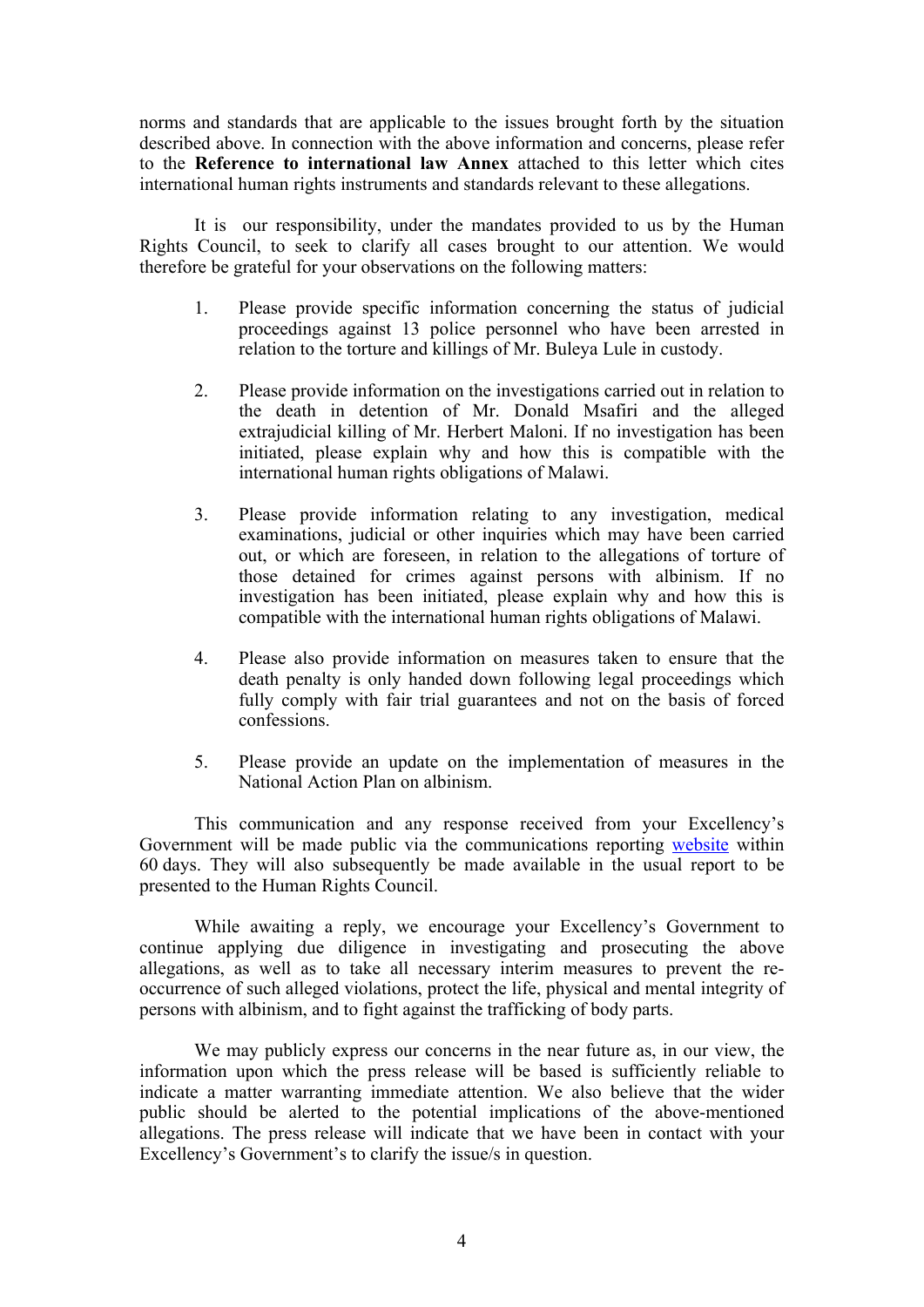Please accept, Excellency, the assurances of our highest consideration.

Ikponwosa Ero Independent Expert on the enjoyment of human rights by persons with albinism

> Gerard Quinn Special Rapporteur on the rights of persons with disabilities

Morris Tidball-Binz Special Rapporteur on extrajudicial, summary or arbitrary executions

Nils Melzer Special Rapporteur on torture and other cruel, inhuman or degrading treatment or punishment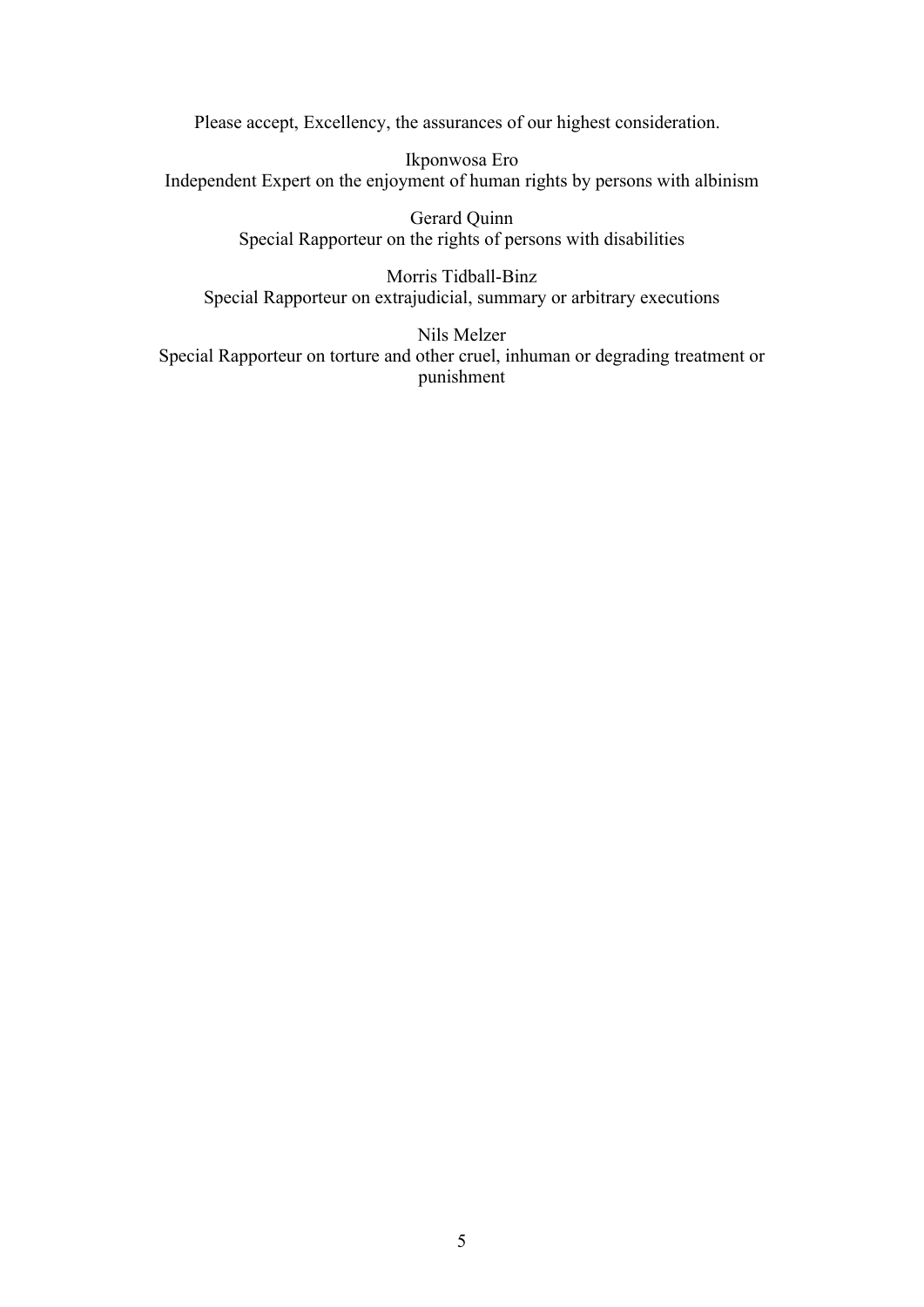### **Annex Reference to international human rights law**

In connection with above alleged facts and concerns, we wish to draw your Excellency'<sup>s</sup> Government'<sup>s</sup> attention to article 3 of the Universal Declaration of Human Rights and article 6 of the International Covenant on Civil and Political Rights, to which Malawi acceded on 22 December 1993, which provides that every individual has the right to life and security of the person, that this right shall be protected by law, and that no person shall be arbitrarily deprived of his or her life.

We would also like to draw the attention of your Excellency'<sup>s</sup> Government to the absolute and non-derogable prohibition of torture and other cruel, inhuman or degrading treatment or punishment as codified in articles 2 and 16 of the Convention against Torture and other Cruel, Inhuman or Degrading Treatment or Punishment (CAT), which Malawi acceded to on 11 June 1996. Article 15 of the CAT provides that, "Each State Party shall ensure that any statement which is established to have been made as <sup>a</sup> result of torture shall not be invoked as evidence in any proceedings, excep<sup>t</sup> against <sup>a</sup> person accused of torture as evidence that the statement was made."

We would like to refer to the reviewed Standard Minimum Rules for the Treatment of Prisoners (as amended and adopted by the UN General Assembly on 5 November 2015 and renamed the "Mandela Rules") and the Body of Principles for the Protection of All Persons under Any Form of Detention or Imprisonment adopted by the General Assembly on 9 December 1988. We recall that the Committee against Torture and the Human Rights Committee have consistently found that conditions of detention can amount to inhuman and degrading treatment. We also refer to paragraph 28 of the General Assembly resolution 68/156 (2014) which emphasizes that conditions of detention must respec<sup>t</sup> the dignity and human rights of persons deprived of their liberty and calls upon States to address and preven<sup>t</sup> detention conditions that amount to torture or cruel, inhuman or degrading treatment or punishment.

We would also like to draw the attention of your Excellency'<sup>s</sup> Government to Principle 15 of the UN Basic Principles on the Use of Force and Firearms by Law Officials, which provides that, " (l)aw enforcement officials, in their relations with persons in custody or detention, shall not use force, excep<sup>t</sup> when strictly necessary for the maintenance of security and order within the institution, or when personal safety is threatened." (adopted by the Eighth United Nations Congress on the Prevention of Crime and the Treatment of Offenders, Havana, Cuba, 27 August to 7 September 1990). We further note that lethal force cannot be used in order to preven<sup>t</sup> the escape from custody of <sup>a</sup> suspected criminal or <sup>a</sup> convict who does not pose <sup>a</sup> serious and imminent threat to the lives or bodily integrity of others (Human Rights Committee, General Comment 36).

Human Rights Committee, General Comment 36, also notes that loss of life occurring in custody creates <sup>a</sup> presumption of arbitrary deprivation of life by State authorities, which can only be rebutted on the basis of <sup>a</sup> proper investigation that establishes the State'<sup>s</sup> compliance with its obligations under article 6 and that investigations into allegations of violations of article 6 must always be independent, impartial, prompt, thorough, effective, credible and transparent.

In relation to the death penalty, General Comment 36 of the Human Rights Committee states that the "violation of the fair trial guarantees provided for in article